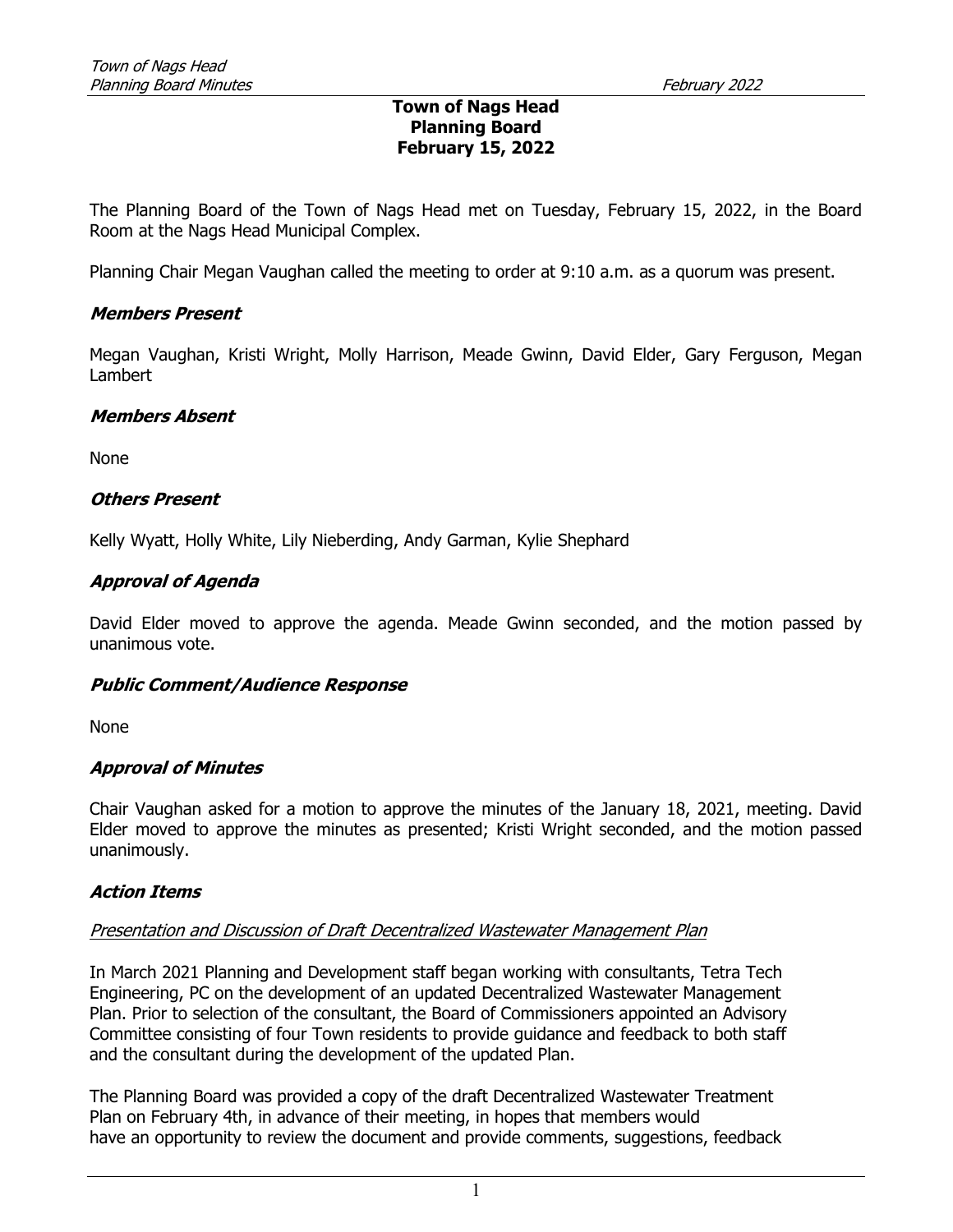and/or ask any questions that arise.

In anticipation of finalizing the plan and submitting it to the Board of Commissioners for review and adoption, Holly Miller, Project Manager with Tetra Tech provided a presentation via Zoom and facilitated a discussion on the draft document with the Planning Board.

Important highlights included:

- Memorandum dedication to Todd D. Krafft
- Updated Plan Layout
- Stakeholder and Community Engagement, includes idea of a Voluntary Septic System Subscription Service
- Mission, Vision, Goals & Objectives
- Relationship with other Town Services, Plans & Programs
- Programmatic SMART Goals

Ms. Miller then introduced Bob Muller, Advisory Committee member. Mr. Muller recognized another Advisory Committee member, Bill Simmons, who was in the audience. Mr. Muller gave a brief overview of the town's Septic Health Initiative then discussed the SMART Goals in greater detail noting that the Voluntary Septic System Subscription service could be offered to other Towns or serve as a model for other Towns to initiate their own Septic Health Initiative Program.

Mr. Gwinn asked about the loan program and inquired about the cost to replace a failing system. Environmental Planner Kylie Shepard explained that there are many variables when replacing a system and noted that the cost is increasing because of the amount of fill being required. The price for a full system replacement is about \$12,000.

Ms. Miller continued her presentation on the highlights of the Plan including:

- Groundwater & Subsurface Water Quality Data Analysis
	- o Groundwater Monitoring results
- Locations for sampling & recommendation for additional sites
- Future Conditions/Recommendations
- Availability of Grants and Loans FEMA, FMA, NC DEQ, NC DOJ, etc.

Finally, Ms. Miller gave a summary on objectives to be completed within the next year, within the next two years and within the next five years as well as some possible future actions.

Ms. Harrison wondered if at some point it may need to become more of a required participation rather than a voluntary one. Mr. Muller explained that the Town does not have the legislative authority to regulate septic systems; the State (of North Carolina) tasked the County to do so. What the Town can do is offer more opportunities and incentives. Mr. Muller would encourage the Planning Board to review the chapters of the plan on future conditions and alternative models and small centralized systems.

Ms. Miller agreed noting that Appendix C speaks to alternatives.

Ms. Miller confirmed for Mr. Elder that the system used at the Village at Nags Head is not an alternate model but rather a permitted wastewater management system/a wastewater treatment plan. Ms. Miller and Mr. Elder discussed plantings and other Stormwater measures around ditches and near drainfields to keep Stormwater away.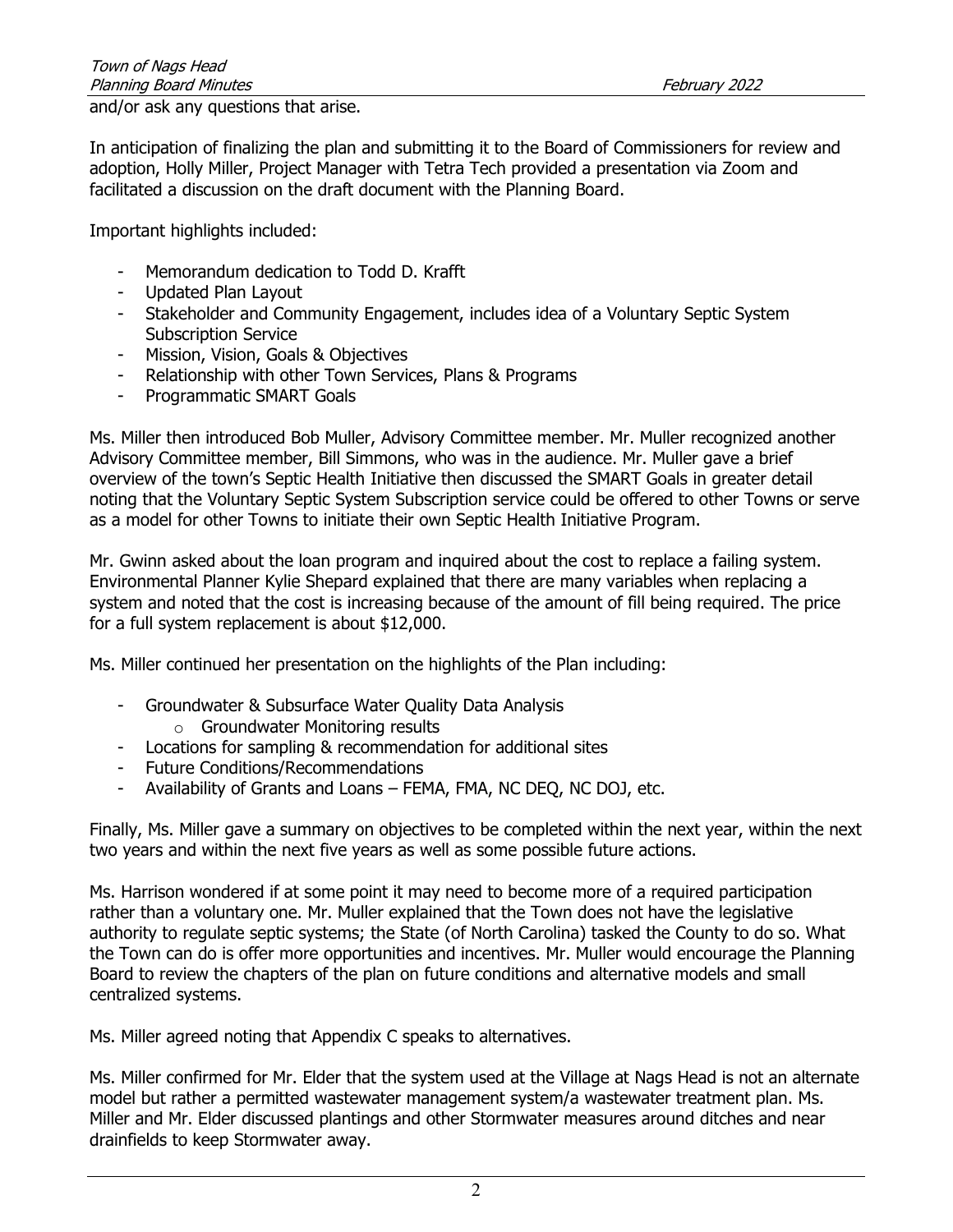Mr. Muller confirmed for Mr. Gwinn that other than a few homes in Nags Head Woods all other homes in Town are serviced by public water, not by private wells.

Ms. Miller confirmed for Chair Vaughan that less than 50% of tanks that are inspected end up requiring pump outs.

Mr. Muller confirmed for Mr. Ferguson that all potable water comes from deep aquifers and noted that inter-aquifer transfer does have an impact on groundwater levels especially in the summertime.

Mr. Elder discussed that the Town needs to be cognizant of how one property owner's actions (fill, development, maintenance, etc.) can affect neighboring lots and keep this in mind when looking at future impacts and policies.

Ms. Miller thanked the Board for their time and requested that Board members provide her with any comments by February 18<sup>th</sup>.

Consideration of rezoning the property located at 2110 S. Pond Avenue (Nags Head Water Plant) from SED-80, Special Environmental District, to C-3, Commercial Services in advance of the design process for the Public Works Master Plan.

Planning Director Kelly Wyatt explained that at their January 18th meeting, Planning Staff requested that the Planning Board consider initiating the zoning map amendment process for the property located at 2110 S. Pond Avenue, this is the location of the Town of Nags Head Water Plant. The requested map amendment would rezone this property from SED-80, Special Environmental District to C-3, Commercial Services. At that meeting, the Board voted unanimously to initiate the map amendment request.

Ms. Wyatt presented an aerial view of the property and explained that the Town is in the process of developing a facilities master plan for the Public Works Department which involves conducting a facility needs assessment for the department, reviewing the existing buildings and facilities, and developing a capital planning tool for the department for future budgeting purposes. This would consider physical improvements that would better serve existing and future staff needs, allow for improved services to the public, and provide acceptable facilities for the storage and maintenance of equipment assets.

The Public Works department uses several contiguous sites located along S. Lark and S. Pond Avenue as well other sites throughout the town. Many of these buildings are aging and may be reaching the end of their useful life within the next 10 to 30 years. Additionally, some of the existing facilities may not be adequate to support current operations. This project would provide guidance for future capital planning decisions when considering building/facility replacement/renovations in light of current and future needs.

The consultant selected for this project, Oakley Collier, is now beginning to work on the schematic plan design for the proposed Public Works Facility redevelopment project. In review of the various properties to be encompassed in this design process, it was noted that the Water Department, located at 2110 S. Pond Avenue is zoned SED-80, Special Environmental District, while the remaining Public Works facilities are located within the C-3, Commercial Services District.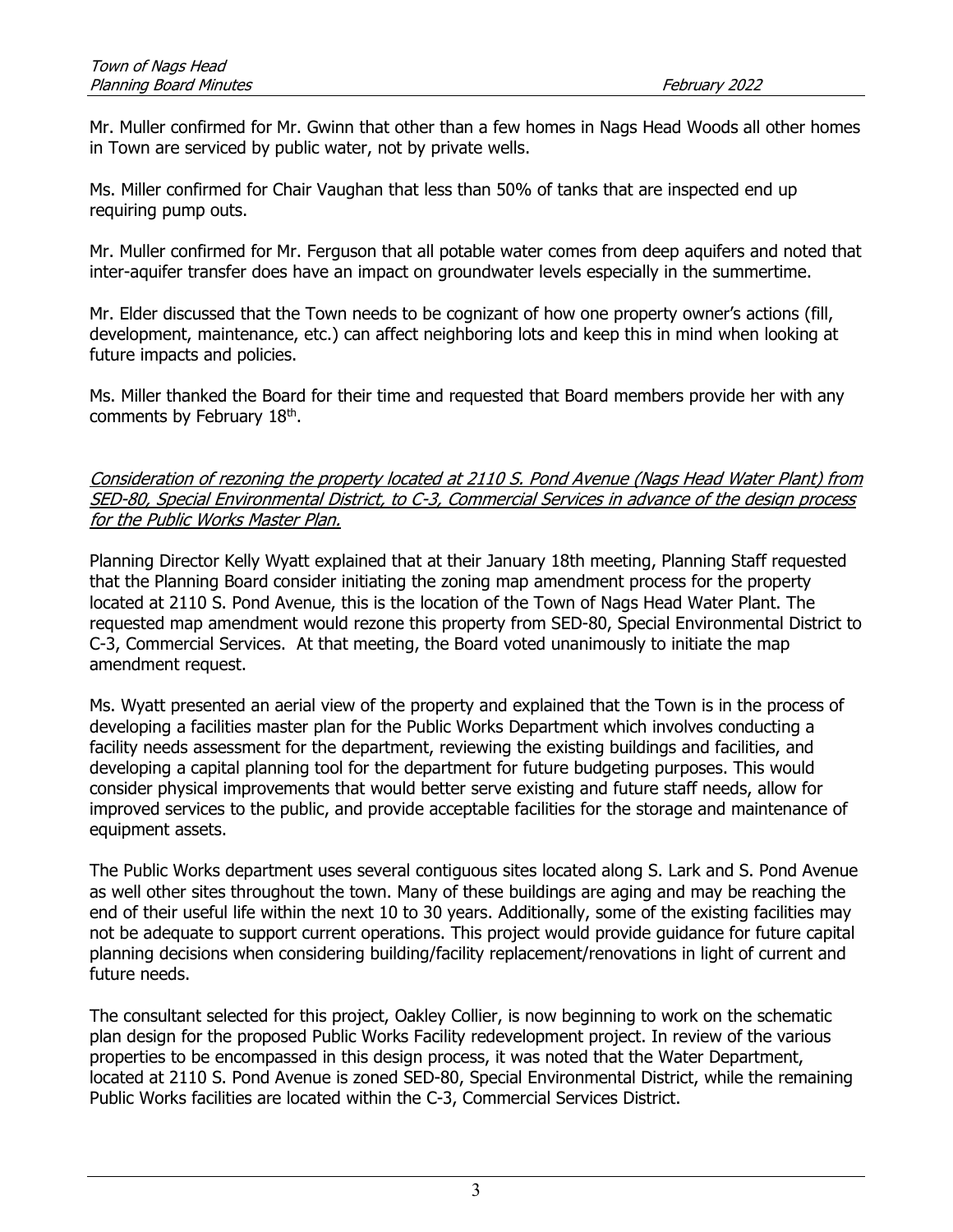Ms. Wyatt noted that in their Agenda Packet she had included the intent of both the giving and receiving zoning classification and explained that the historical and current use of this property as the Water Department facility is consistent and compatible with the C-3, Commercial Services District.

Ms. Wyatt did note that should the rezoning be approved, the intensity of the use of the property as a town facility, would not be increased and according to Public Works Director Eric Claussen, the intensity has actually decreased. As noted at the Board's January meeting, given that Fresh Pond no longer functions as the Town's potable water supply, the water plant facility currently operates as a distribution facility and monitoring site for the water levels of the Town's water tanks.

If approved, the C-3, Commercial Services zoning designation would result in consistency in the zoning designation among the Town's municipal facilities located on S. Lark and S. Pond Avenue as well as consistency with the application of dimensional requirements such as setbacks and lot coverage for these municipal service facilities and sites. As such, the re-zoning would reduce the property's non-conforming status.

Based upon the evaluation of the intent of each district and the policies noted in the 2017 Comprehensive Plan Staff recommends approval of the proposed zoning map amendment as presented.

Ms. Wyatt confirmed for Mr. Ferguson that this property is still part of the Fresh Pond AEC and any re-development would require a CAMA permit.

Mr. Ferguson stated he was concerned about Fresh Pond, regardless of how it is currently being used. Ms. Wyatt noted that the Planning Board would have the opportunity to review the Master Plan/proposed site plan before any re-development were to take place.

Mr. Gwinn agreed with Mr. Ferguson noting that any proposed uses need to be such that they will be far enough away so as to preserve the Fresh Pond water as potable water. Mr. Elder discussed improving the buffer to ensure Fresh Pond is further protected.

Town Manager Andrew Garman discussed Fresh Pond and noted that the water plant was in existence before the creation of the SED-80.

Ms. Wyatt confirmed for Ms. Harrison that the water plant use would still be allowed if the property remains SED-80; however, it would have to meet setback and lot coverage requirements of the SED-80.

David Elder moved to recommend approval of the rezoning as presented. Meade Gwinn seconded, and the motion passed by unanimous vote.

# Report on Board of Commissioners Actions – February 2, 2022

Ms. Wyatt gave an update on the Board of Commissioner Actions, of note: On the Consent Agenda was the Request for Public Hearing to consider text amendment to the Flood Damage Prevention Ordinance; a Public Hearing was held to consider the Residential Stormwater Ordinance - The Board adopted the Ordinance (with reference to the Low Impact Development Manual incorporated) as presented; the Board reviewed and approved the Blue Moon Five site plan, as amended (includes the change to the Commercial Transitional Protective Yard in the rear of the site); The Board held a preliminary discussion to review conceptual designs for the Whalebone Park project - Board members spoke in favor of the project and made comments; The Board reviewed the Town Hall Rain Garden Project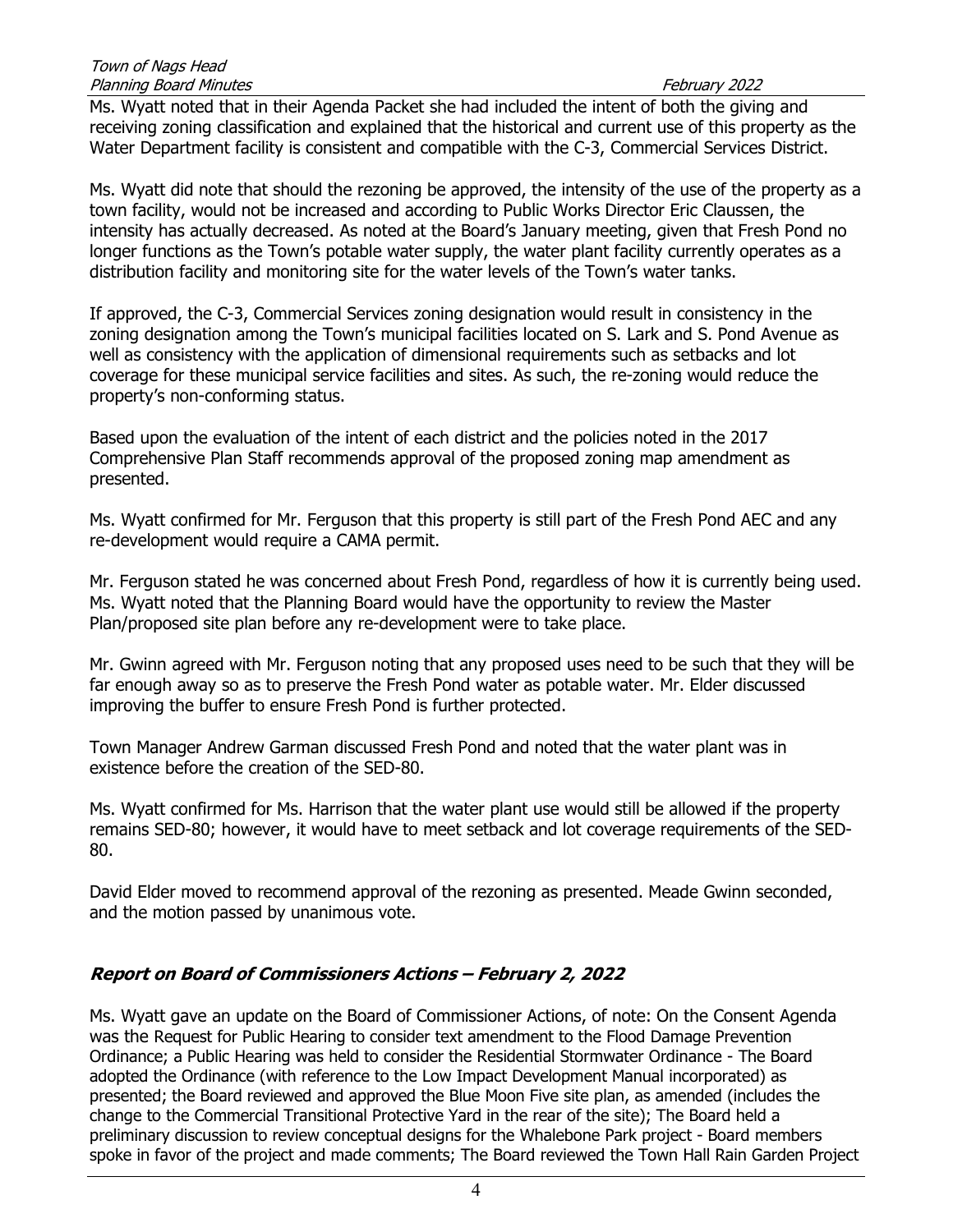- Dare County Soil and Water Community Conservation Assistance - Board members spoke favorably of the proposed Garden and it was Board consensus to agree to the longer-lasting copper gutters; funds for the garden were confirmed by Finance Director Amy Miller – The Planning Board requested to be notified when installation is taking place so that they can observe the process.

# Town Updates

None

# Discussion Items

# Update on Resilient Coastal Communities Program

Candice Andre, Senior Project Manager with VHB, gave an update on the RCCP project via a Zoom presentation. Ms. Andre's presentation included a brief summary of the program, the process timeline (Phases 1-4) and Program Vision and Goals. Ms. Andre also reviewed some of the information they have gathered so far from existing Town projects (VCAPS, Town's Comprehensive Plan, Hazard Mitigation Plan, Electric Vehicle Plan & ETIPP) including Town Goals – Common Themes. Ms. Andre asked the Board for provide feedback on the vision (based off the definition of resilience) and common themes pulled from adopted local plans and previous feedback. Chair Vaughan noted there was no immediate feedback. Finally, Ms. Andre reviewed Next Steps (identify & prioritize projects and Community outreach) and also requested feedback on any additional critical assets.

# Update on EV Action Plan

At their January 2022 meeting, Duke University - Master of Environmental Management (MEM) Program students presented a status update of the project and held discussion with the Planning Board on their perspectives on Electric Vehicles (EV).

Since that meeting, (MEM) Program students have prepared a follow up survey for Planning Board Members. Principal Planner Holly White shared the link for the survey in her staff memorandum which stated that the survey will be open through March 1, 2022. Planning Board members are encouraged to share their perspectives on EV through this survey as it will help provide insight from both their personal and professional perspectives.

Additionally, MEM program students shared several important milestone dates that are associated with the workplan:

- Revised Outline- February 11th
- First Draft of EV Plan due to Duke Program (Internal deadline for MEM students)- February 18th
- Final EV Plan due to Duke Program (Internal deadline for MEM students)- April 22<sup>nd</sup>

MEM Program students provided staff with a revised draft outline for the EV Plan, and this was also shared with the Board as part of their agenda packet. Staff and the Planning Board will have the opportunity to review the draft and final plans. As staff receives these documents, staff will forward to the Planning Board for review and discussion on the agenda for the March and April 2022 Planning Board meetings.